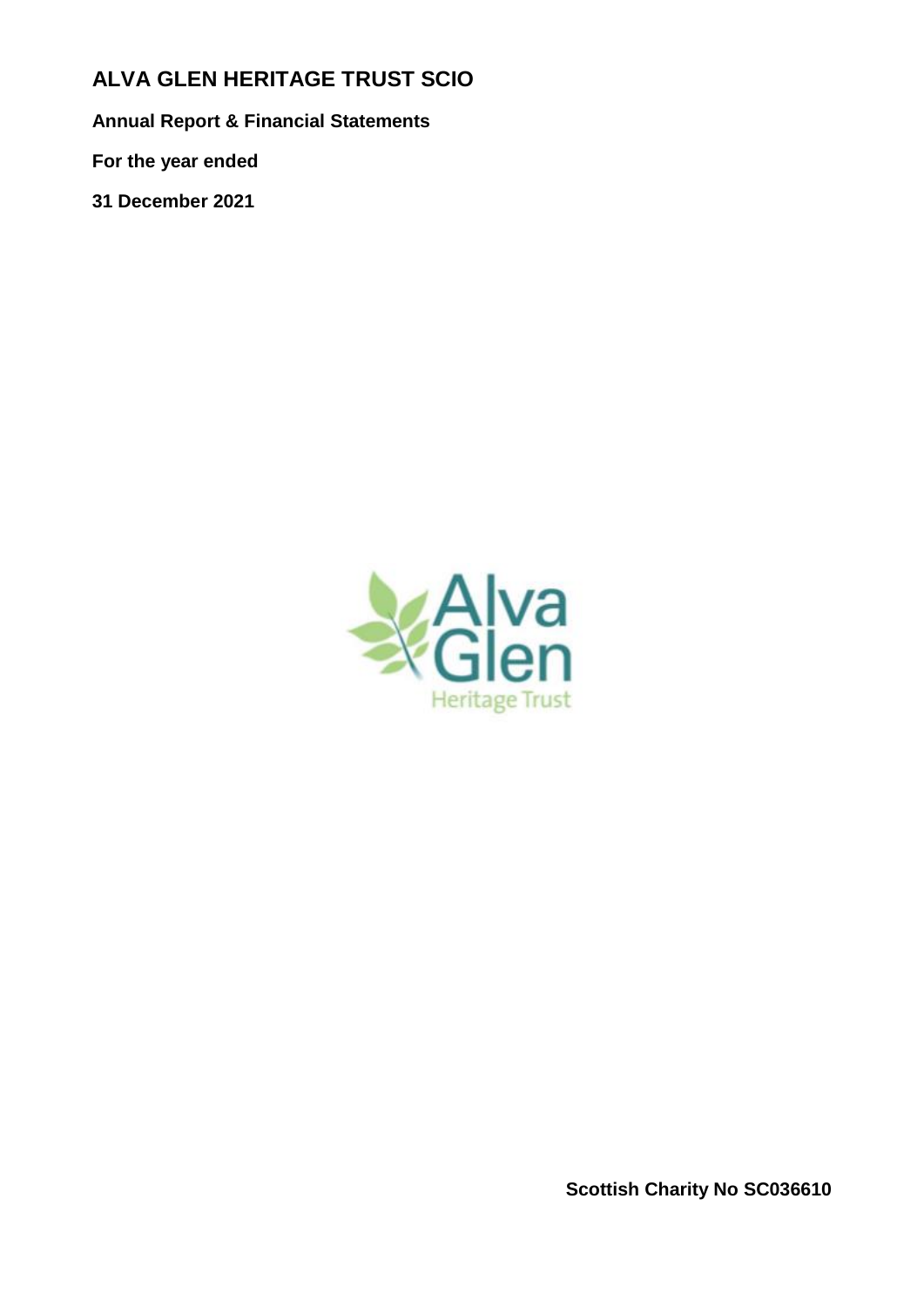## ANNUAL REPORT & FINANCIAL STATEMENTS

FOR THE YEAR ENDED 31 DECEMBER 2021

### **CONTENTS**

| $3 - 6$   |
|-----------|
|           |
| 8         |
| 9         |
| $10 - 11$ |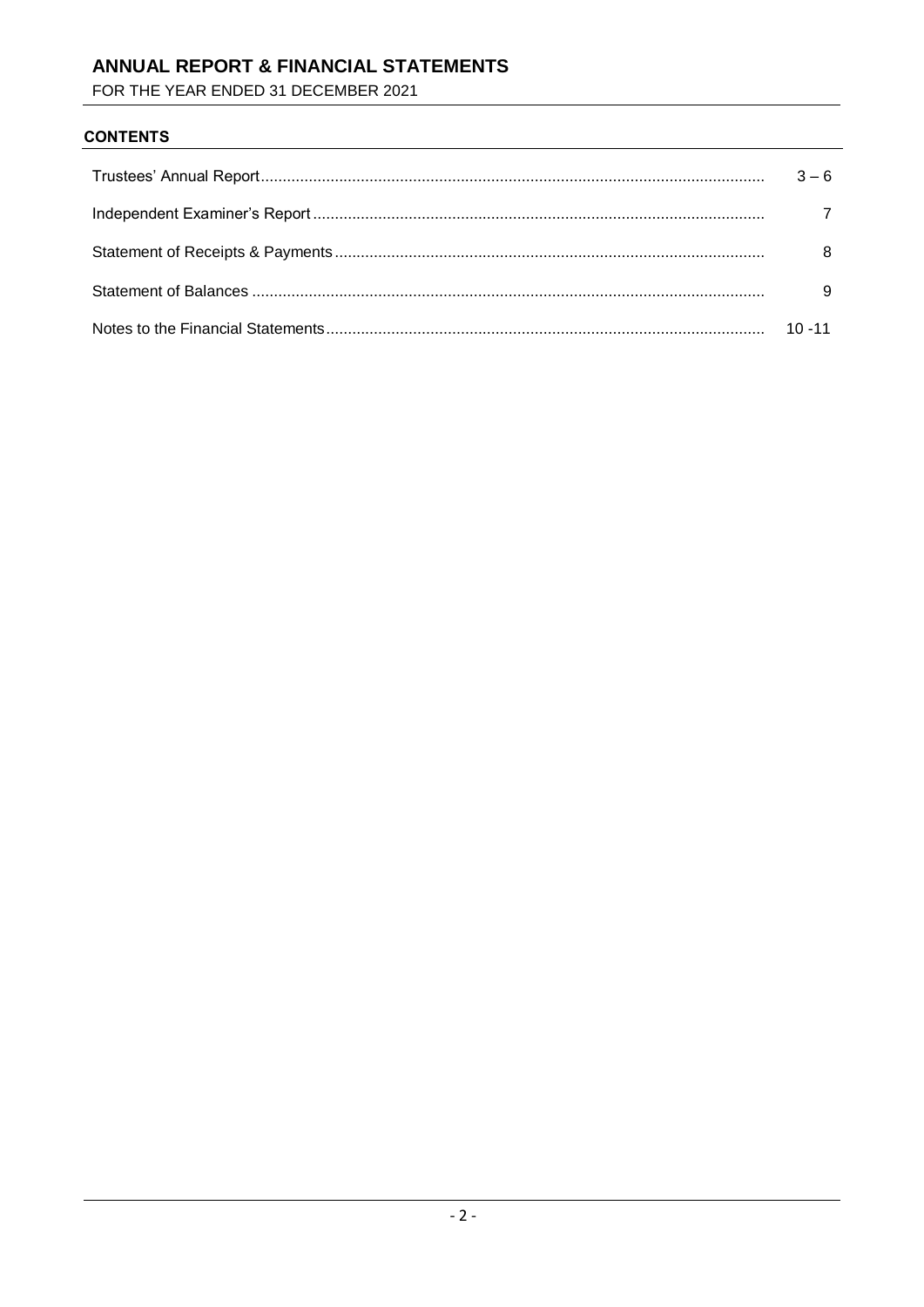# **TRUSTEES' ANNUAL REPORT**

FOR THE YEAR ENDED 31 DECEMBER 2021

The trustees are pleased to present their report and financial statements together with the independent examiner's report for the year ended 31 December 2021.

### **REFERENCE AND ADMINISTRATIVE DETAILS**

| <b>Charity Name</b>                       | Alva Glen Heritage Trust SCIO   |                                   |
|-------------------------------------------|---------------------------------|-----------------------------------|
| <b>Charity Number</b>                     | SC036610                        |                                   |
| <b>Principal Address</b>                  | 78 Beauclerc Street             |                                   |
|                                           | Alva                            |                                   |
|                                           | Clackmannanshire                |                                   |
|                                           | <b>FK12 5LE</b>                 |                                   |
| <b>Website Address</b>                    | www.alvaglen.org.uk             |                                   |
| <b>Facebook</b>                           | Search @AlvaGlenHT              |                                   |
| <b>Current Trustees</b>                   | Sandra Cashmore                 |                                   |
|                                           | Glyn Edwards                    |                                   |
|                                           | <b>Russell Fenton</b>           |                                   |
|                                           | Steven Kelvin                   |                                   |
|                                           | Claire Templeton                |                                   |
|                                           | Claire Campbell                 |                                   |
|                                           | <b>Grace Critchlow</b>          | Appointed 10 December 2020        |
|                                           | Bryan Denny                     | Appointed 2 September 2021        |
|                                           | Josh Thornhill                  | <b>Invited Associate Director</b> |
| Other Trustees who served during the year |                                 |                                   |
|                                           | Allan Hendry                    | Retired 10th June 2021            |
|                                           | Margaret Hendry                 | Retired 12 November 2021          |
| <b>Bankers</b>                            | Royal Bank of Scotland          |                                   |
|                                           | <b>Units 22/23</b>              |                                   |
|                                           | <b>Thistles Shopping Centre</b> |                                   |
|                                           | Stirling                        |                                   |
|                                           | FK8 2EA                         |                                   |
| <b>Independent Examiner</b>               | Anne Knox                       |                                   |
|                                           | Cameron House                   |                                   |
|                                           |                                 |                                   |
|                                           | Stirling                        |                                   |
|                                           | <b>FK8 1QZ</b>                  |                                   |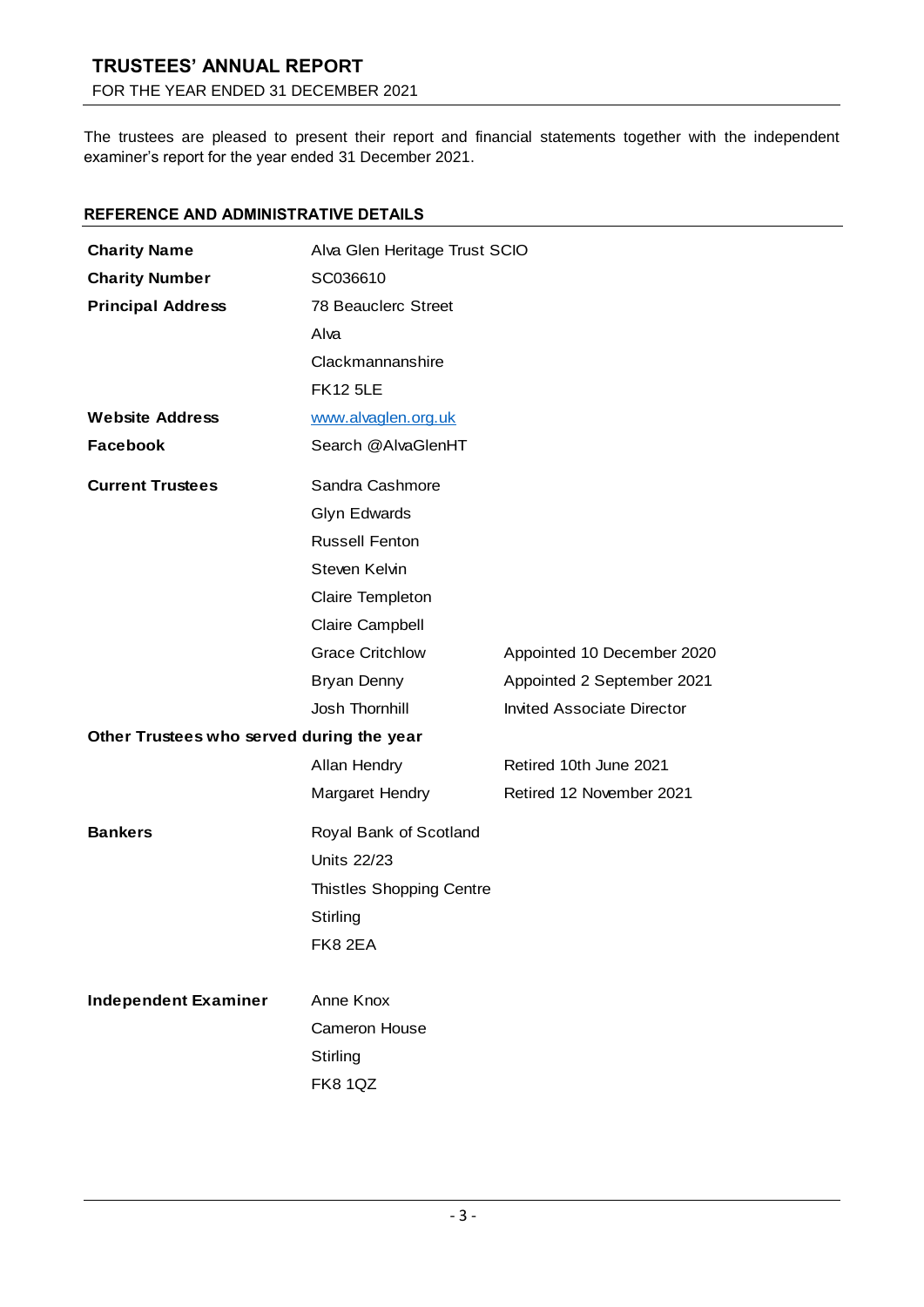FOR THE YEAR ENDED 31 DECEMBER 2021

### **STRUCTURE GOVERNANCE AND MANAGEMENT**

#### **Governing Document**

Alva Glen Heritage Trust is a Scottish Charitable Incorporated Organisation (SCIO), registered on 15<sup>th</sup> April 2021 and with charity number SC03661. It was previously a charitable company limited by guarantee with company number SC282315 and successfully converted to a SCIO on 15th April 2021.

### **Appointment of Trustees**

The trustees retire at each annual general meeting but are eligible for re-election. The trustees may appoint additional trustees at any time. The charity's constitution provides for a minimum of three and a maximum of fifteen trustees.

### **Organisational Structure**

The trustees meet regularly to receive the various projects undertaken together with planning of future strategies. The day to day administration of the charity is performed by an administrative team reporting to the chair of the trustees.

#### **Risk Assessment**

The trustees have considered the major risk faced by Alva Glen Heritage Trust and have reviewed the procedures in place designed to manage these risks. In their, opinion, the procedures and systems are sufficient to manage the risks.

### **OBJECTS & ACTIVITIES**

Alva Glen Heritage Trust's charitable purposes as per its constitution are;

- managing and regenerating community land and associated assets for the benefit of the community in Clackmannanshire, and the public in general as an important part of the protection and sustainable development of Scotland's natural environment
- fostering, planning and encouraging measures that will be of educational, environmental, cultural, social and/or recreational benefit to the community, its inhabitants and the public generally.

Our activities for these purposes are;

- return Alva Glen back to a pleasant area that can be used by all of the local community & visitors
- research the history of the glen, including its' mill buildings and lades and provide interpretation panels to increase visitor's knowledge and enjoyment of this special place
- manage and regenerate community land as part of the protection & sustainable development of Scotland's natural environment
- plan and encourage measures that will be of educational, environmental, cultural, social and/or recreational benefit to the community

### **ACHIEVEMENTS & PERFORMANCE**



### **Alva Glen Illuminations**

Alva Glen Illuminations could not be held in 2021 due to uncertainty around restrictions to control the spread of Covid-19.

**Repr** 

**Grant Awarded** The Trust was awarded a grant of £4,114.32 by EDF Burnfoot Wind Farm Community Benefit Fund, as administered by Foundation Scotland.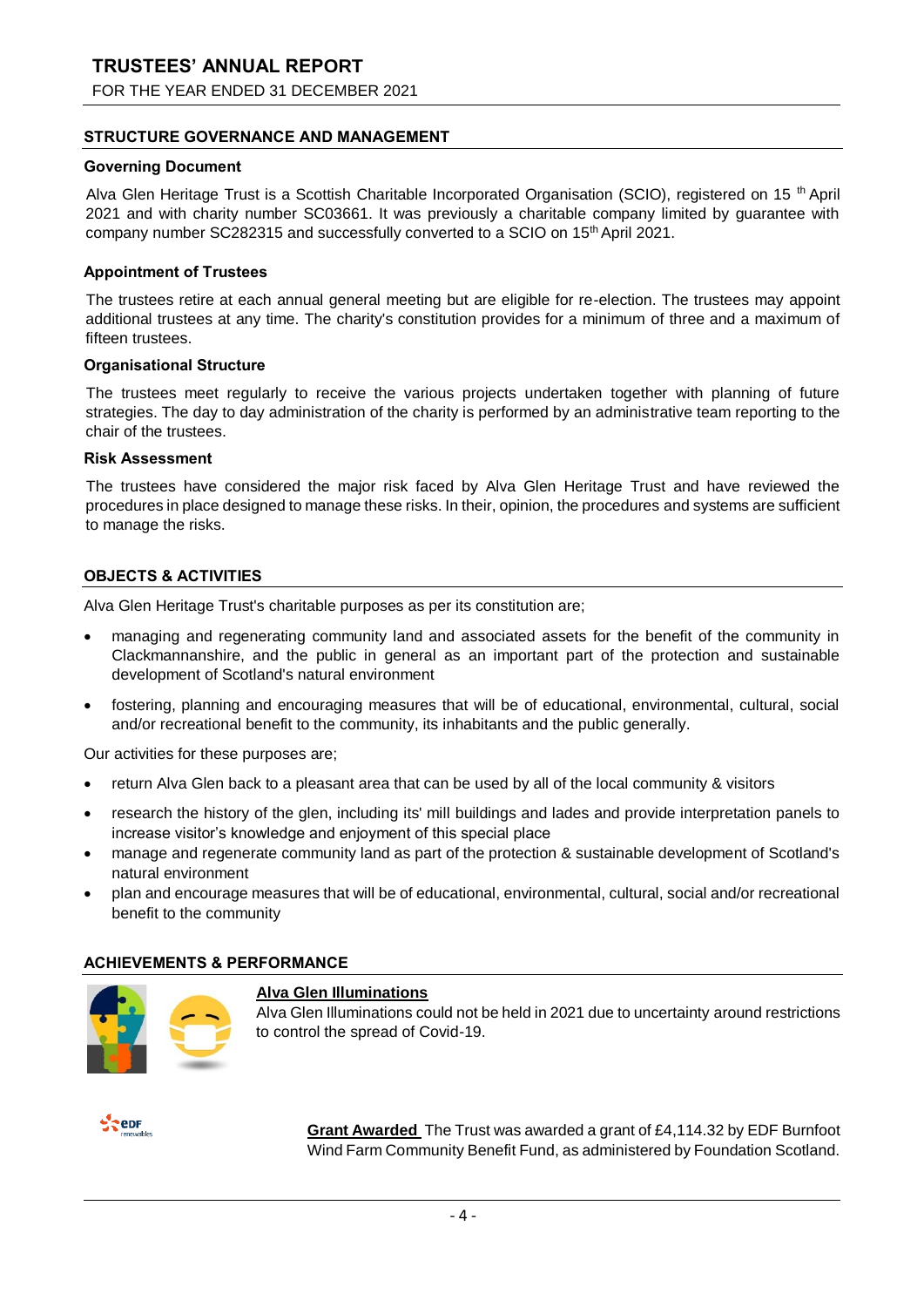

Work funded by the grant includes painting railings, step repairs, habitat enhancements, bike racks, interpretation boards, renovating the pergola hurdle structures and commissioning new carved sculptures for the Glen.

### **Volunteers**

Regular monthly volunteer workdays resumed in August; volunteer numbers are growing. In addition to the work listed above under the EDF grant, the volunteers have cleared drains, renovated the picnic tables, treated the existing wooden carvings, planted rock rose, wildflowers and bulbs.



Pondlife provided advice on how to rejuvenate the ponds and the pond margins for the benefit of wildlife. Clackmannanshire Council Rangers spent a day putting this advice into practice, clearing the ponds & raising water levels.

### **Social Media**



Alva Glen and the Trust profile online and in the community has increased through social media and in person events. On the AGHT Facebook page, a new Photo of the Month competition proved very popular and shared widely.



### **Alva Glen Sculpture** Trail

3 wooden carvings created by Pete Bowsher (Chainsaw Pete): a Northern Brown Argus on a rock rose; a bear and a Neolithic man.

The event to unveil the carvings was held on  $3<sup>rd</sup>$  December involved both Alva schools was well-attended by the community. Invited speakers Councillor Donald Balsillie and Lawrence Hunter from Clackmannanshire Council each gave a short speech. Alva Primary School named the bear and decorated a banner for the unveiling event. Alva Academy Autism Spectrum group similarly named and unveiled the Northern Brown Argus carving. The event was covered in the Alloa Advertiser. **FINANCIAL REVIEW**

### **Overview**

The total income of the charity for this year was £5,839 (2020: £100) with the charity receiving a restricted grant from the EDF Renewables Burnfoot Hill Wind Farm Community Fund (Clackmannanshire) which is administered through Foundation Scotland of £4,114 for the charity's project to maintain and enhance Alva Glen. The total expenditure for the year was £4,007 (2020:£956) with £2,951 of the grant income being expended within the financial year. During the year the charity was in dispute with their electrical supplier, Opus Energy, this has been resolved at the year end and the charity is due a rebate of circa £164 which given the likelihood of increased energy costs in the next financial year, very welcomed by the trustees.

### **Fund Raising**

The Trustees set up a GoFundMe fundraiser June 2021 and put out an appeal to raise unrestricted funds to cover the running costs of the Trust; an ultimate total of £1,625 was raised.

### **Donated Facilities & Services**

The charity relies on its volunteers to be able to run the project, the time and effort they give cannot be measured in monetary value however the trustees are very grateful for all their assistance.

### **Reserves Policy**

The trustees consider £1,500 is an appropriate level of reserves to hold in order to meet timing difference between receipts and payments and too allow for any exceptional or unforeseen experience. Reserves at the year end were £3,102 (2020: £2,454) which is higher than the target range. The surplus was higher than expected due to the successful fundraising by the trustees. Whilst the Covid pandemic restrictions are being reduced the trustees consider that it is prudent to hold higher reserves until the full impact of the pandemic is known.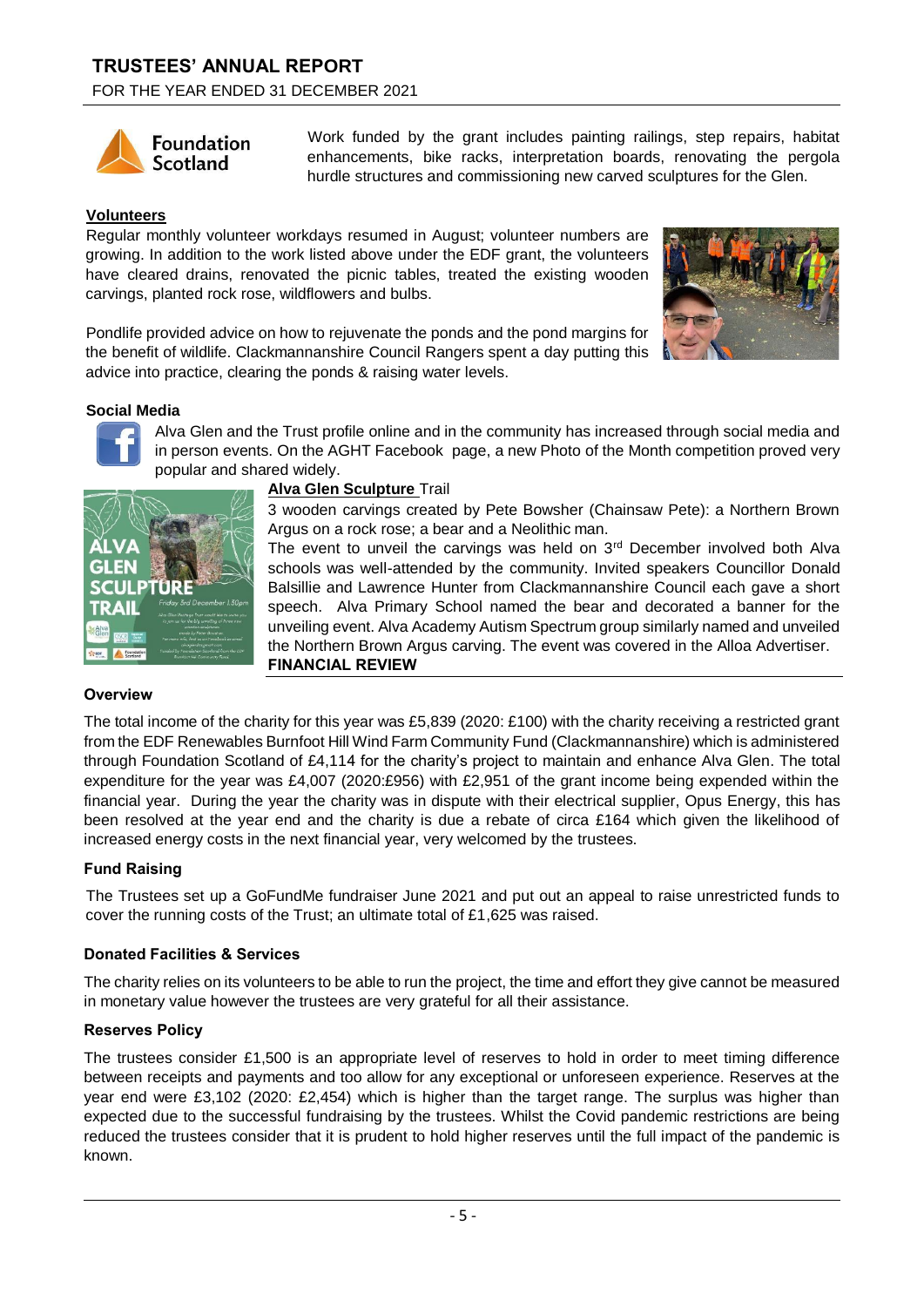# **TRUSTEES' ANNUAL REPORT**

FOR THE YEAR ENDED 31 DECEMBER 2021

### **FUTURE PLANS**

The trustees intend to continue their work in improving the Glen and working with the local community which in turn will enhance the visitor experience to the locality.

### **APPROVAL**

This report was approved by the trustees on 17 March 2022 and signed on their behalf by:



Glyn Edwards **Trustee**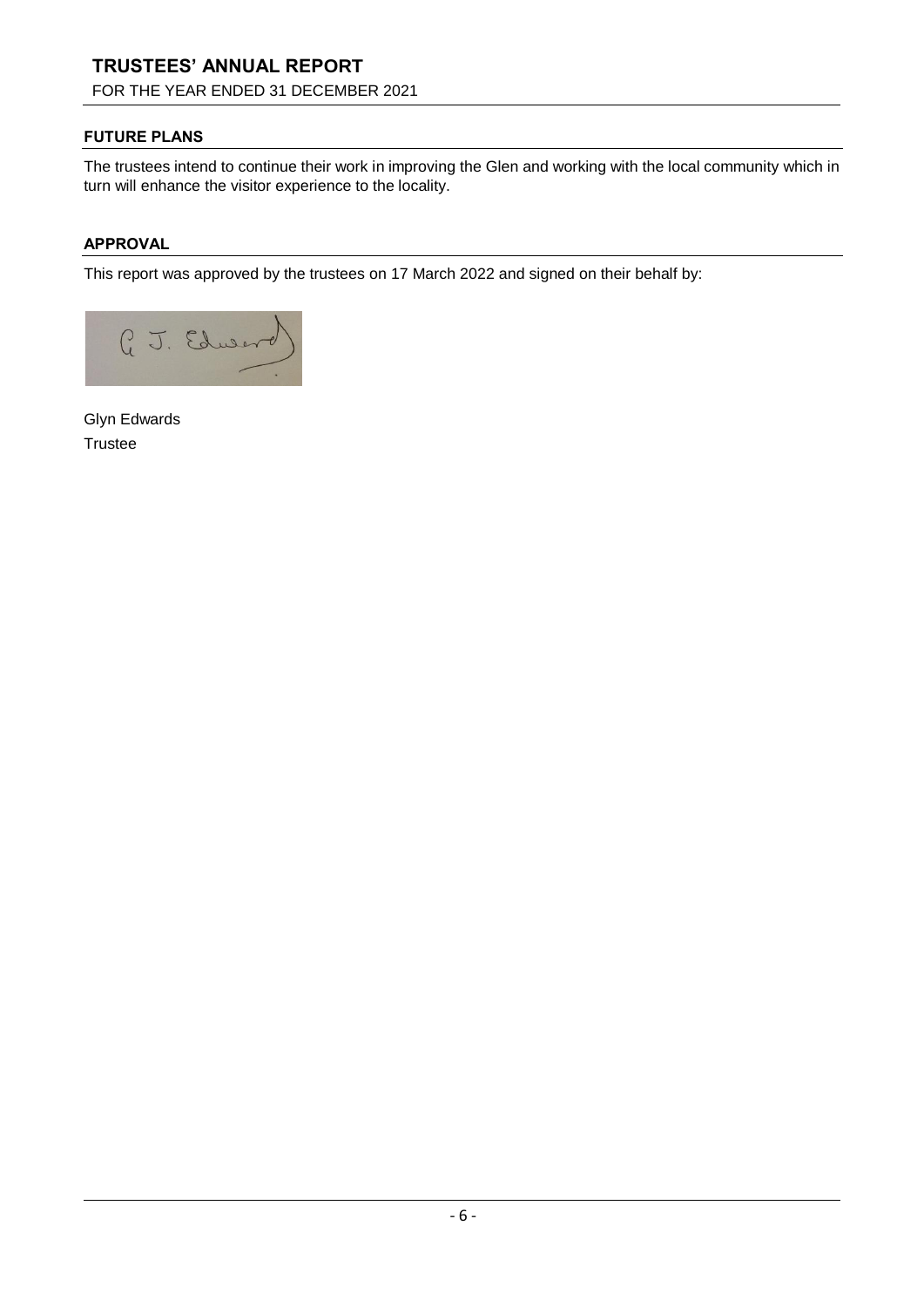### **INDEPENDENT EXAMINER'S REPORT**

FOR THE YEAR ENDED 31 DECEMBER 2021

### **Independent Examiner's Report to the Trustees of Alva Glen Heritage Trust SCIO**

I report on the accounts of the charity for the year ended 31 December 2021, which are set out on pages 8 to 11.

### **Respective responsibilities of Trustees and Examiner**

The charity's trustees are responsible for the preparation of the accounts in accordance with the terms of the Charities and Trustee Investment (Scotland) Act 2005 ("the 2005 Act") and the Charities Accounts (Scotland) Regulations 2006 (as amended) ("the 2006 Regulations"). The trustees consider that the audit requirement of Regulation (10)(1)(d) of the 2006 Regulations does not apply.

It is my responsibility to examine the accounts under section (44)(1)(c) of the 2005 Act and to state whether particular matters have come to my attention.

### **Basis of Independent Examiner's Statement**

My examination is carried out in accordance with Regulation 11 of the 2006 Regulations. An examination includes a review of the accounting records kept by the charity and a comparison of the accounts presented with those records. It also includes consideration of any unusual items or disclosures in the accounts, and seeks explanations from the trustees concerning any such matters. The procedures undertaken do not provide all the evidence that would be required in an audit, and consequently I do not express an audit opinion on the view given by the accounts.

### **Independent Examiner's Statement**

In connection with my examination, no matter came to my attention:-

- 1. which gives me reasonable cause to believe that in any material respect, the requirements
	- to keep accounting records in accordance with section 44(1)(a) of the 2005 Act and Regulation 4 of the 2006 Regulations, and
	- to prepare accounts which accord with the accounting records and comply with Regulation 9 of the 2006 Regulations

have not been met, or

2. to which, in my opinion, attention should be drawn in order to enable a proper understanding of the accounts to be reached.

**Anne Knox** Cameron House **Stirling** FK8 1QZ 22 March 2022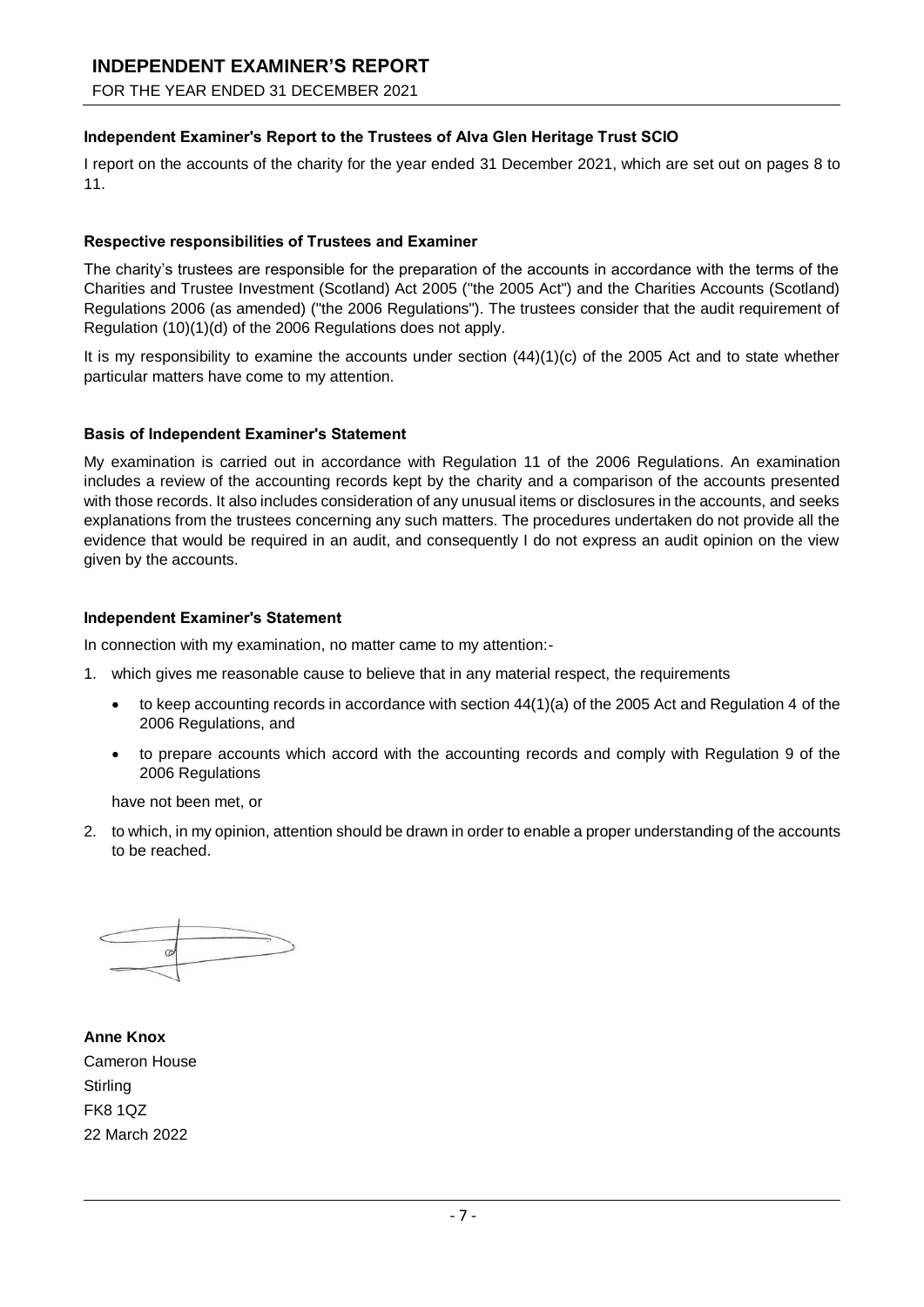# **STATEMENT OF RECEIPTS & PAYMENTS**

### FOR THE YEAR ENDED 31 DECEMBER 2021

|                               |             | Unrestricted | Restricted | <b>Total</b> | Total |
|-------------------------------|-------------|--------------|------------|--------------|-------|
|                               | <b>Note</b> | Funds        | Funds      | 2021         | 2020  |
| <b>Receipts</b>               |             | £            | £          | £            | £     |
| Donations                     |             | 100          |            | 100          | 100   |
| Foundation Scotland - Grant   |             |              | 4,114      | 4,114        |       |
| Fund Raising - Go Fund Me     |             | 1,625        |            | 1,625        |       |
|                               |             | 1,725        | 4,114      | 5,839        | 100   |
|                               |             |              |            |              |       |
| <b>Payments</b>               |             |              |            |              |       |
| Fund Raising Costs Go Fund Me |             | 55           |            | 55           |       |
| <b>Charitable Activities</b>  | 5           | 801          | 2,951      | 3,752        | 606   |
| Governance Costs              |             |              |            |              |       |
| <b>Accounts Preparation</b>   |             | 125          |            | 125          | 200   |
| Independent Examination       |             | 75           |            | 75           | 150   |
|                               |             | 1,056        | 2,951      | 4,007        | 956   |
|                               |             |              |            |              |       |
| Net movement in funds         |             | 669          | 1,163      | 1,832        | (856) |
| Transfers between funds       |             | (21)         | 21         |              |       |
| Surplus/(Deficit) for year    |             | 648          | 1,184      | 1,832        | (856) |

The Notes on pages 10 to 11 form an integral part of these accounts.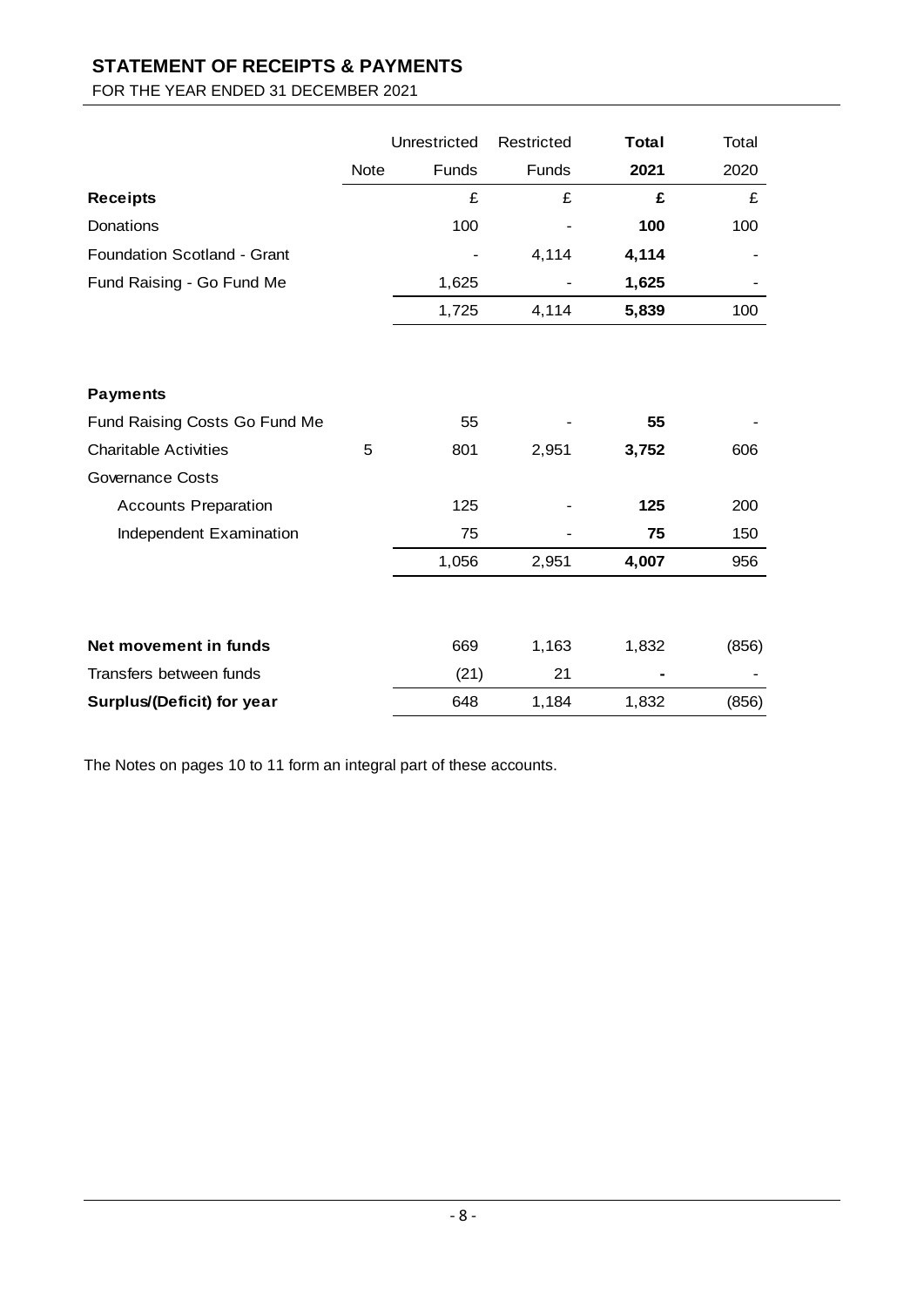### **STATEMENT OF BALANCES**

AS AT 31 DECEMBER 2021

|                                 |             | Unrestricted | Restricted | <b>Total</b> | Total |
|---------------------------------|-------------|--------------|------------|--------------|-------|
|                                 | <b>Note</b> | Funds        | Funds      | 2021         | 2020  |
| <b>Funds Reconciliation</b>     |             | £            | £          | £            | £     |
| Balance as at 01 January 2021   |             | 2,454        |            | 2,454        | 3,310 |
| Surplus/(Deficit) for year      |             | 648          | 1,184      | 1,832        | (856) |
| Balance as at 31 December 2021  | 7           | 3,102        | 1,184      | 4,286        | 2,454 |
| <b>Bank &amp; Cash Balances</b> |             |              |            |              |       |
| Cash at Bank                    |             | 3,047        | 1,184      | 4,231        | 2,439 |
| Cash in Hand                    |             | 55           |            | 55           | 15    |
|                                 | 7           | 3,102        | 1,184      | 4,286        | 2,454 |
| <b>Other Assets</b>             |             |              |            |              |       |
| Opus Energy - Refund due        |             | 164          |            | 164          |       |
| <b>Brooms</b>                   |             |              | 23         | 23           |       |
| <b>PPE</b>                      |             |              | 94         | 94           |       |
| Leaf grabbers                   |             |              | 34         | 34           |       |
|                                 |             |              | 151        | 151          |       |
| <b>Liabilities</b>              |             |              |            |              |       |
| Independent Examination Fee     |             | 200          |            | 200          | 200   |
| Rent due to Clacks Council      |             |              |            |              | 86    |
|                                 |             | 200          |            | 200          | 286   |

The Notes on pages 10 to 11 form an integral part of these accounts.

These accounts were approved by the trustees on 17 March 2022 and signed on their behalf by:



**Glyn Edwards Trustee**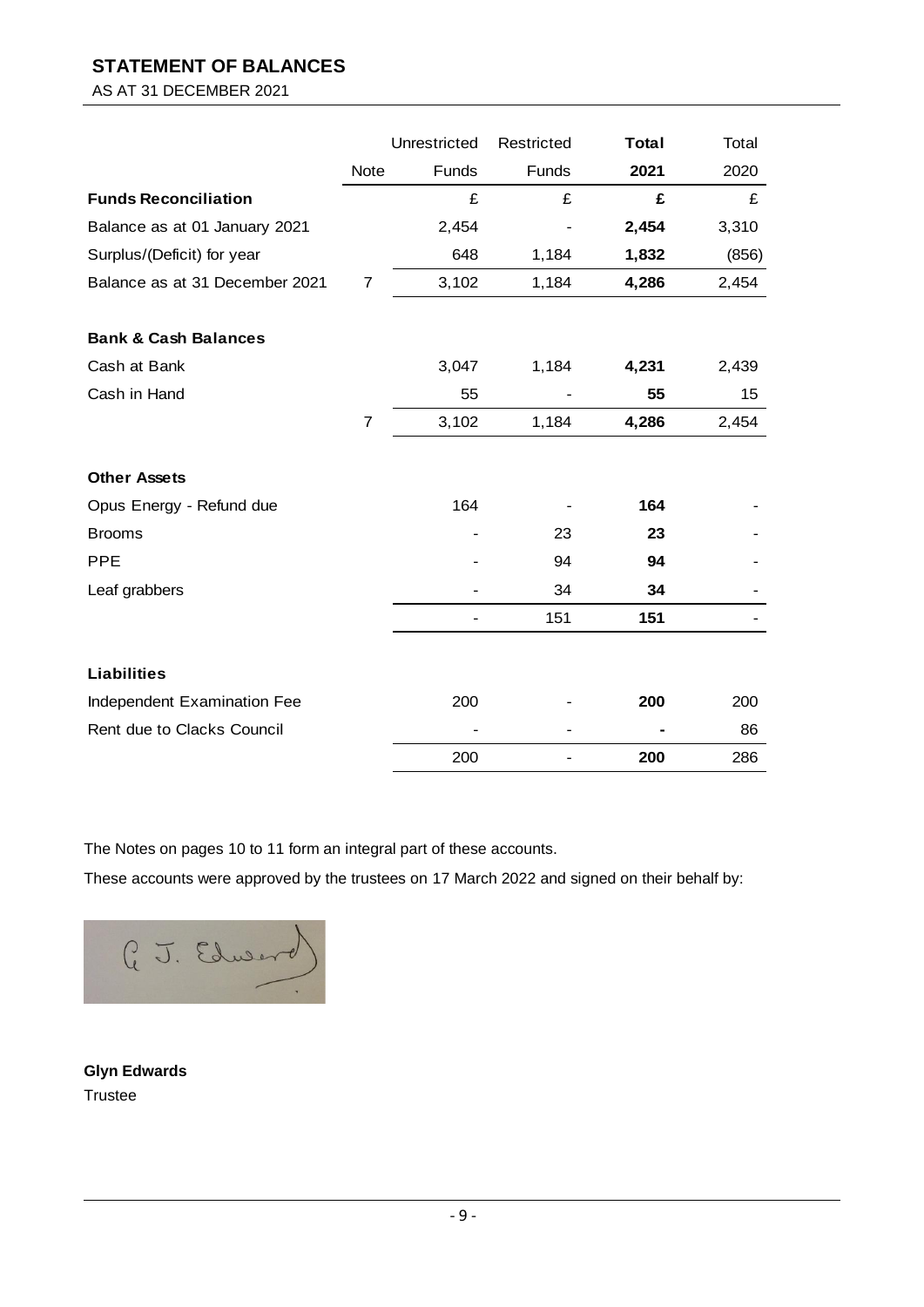### **NOTES TO THE FINANCIAL STATEMENTS**

### FOR THE YEAR ENDED 31 DECEMBER 2021

### **1. Basis of Preparation**

These accounts have been prepared on the receipts & payments basis in accordance with:

- (a) The Charities and Trustee Investment (Scotland) Act 2005
- (b) The Charities Accounts (Scotland) Regulations 2006 (as amended)

There have been no changes to the basis of preparation or to the previous year's accounts.

### **2. Fund Accounting**

- (a) Unrestricted funds are those that can be expended at the discretion of the trustees in the furtherance of the objects of the charity.
- (b) Designated funds are unrestricted funds that the trustees have set aside for particular purposes. The designation is administrative only and does not restrict the trustees' ability to apply the funds.
- (c) Restricted funds are those that may only be used for specific purposes. Restrictions arise when specified by the donor, or when funds are raised for specific purposes.
- (d) The purposes of the funds are shown in Note 9.

### **3. Taxation**

- (a) The charity is not liable to corporation tax or capital gains tax on its charitable activities.
- (b) The charity is not registered for VAT, thus all costs are shown inclusive of VAT charged.

### **4. Transactions with trustees and related parties**

- (a) No remuneration or expenses was paid to trustees or any persons connected with them during the year or the previous year.
- (b) The charity's insurance policy includes trustee indemnity insurance cover for all of its trustees.

### **5. Cost of charitable activities**

|                          | Unrestricted | Restricted     | <b>Total</b> | Total |
|--------------------------|--------------|----------------|--------------|-------|
|                          | Funds        | Funds          | 2021         | 2020  |
|                          | £            | £              | £            | £     |
| Activities               | 80           |                | 80           | 79    |
| Insurance                | 273          |                | 273          | 345   |
| <b>IT and Website</b>    |              |                |              | 86    |
| Rent                     | 176          |                | 176          |       |
| Maintenance and Repair   | 10           |                | 10           |       |
| Heat and Light           | 251          | $\blacksquare$ | 251          | 72    |
| Administration           | 11           |                | 11           |       |
| <b>Bank Charges</b>      |              |                |              | 24    |
| EDF project (See Note 6) |              | 2,951          | 2,951        |       |
|                          | 801          | 2,951          | 3,752        | 606   |